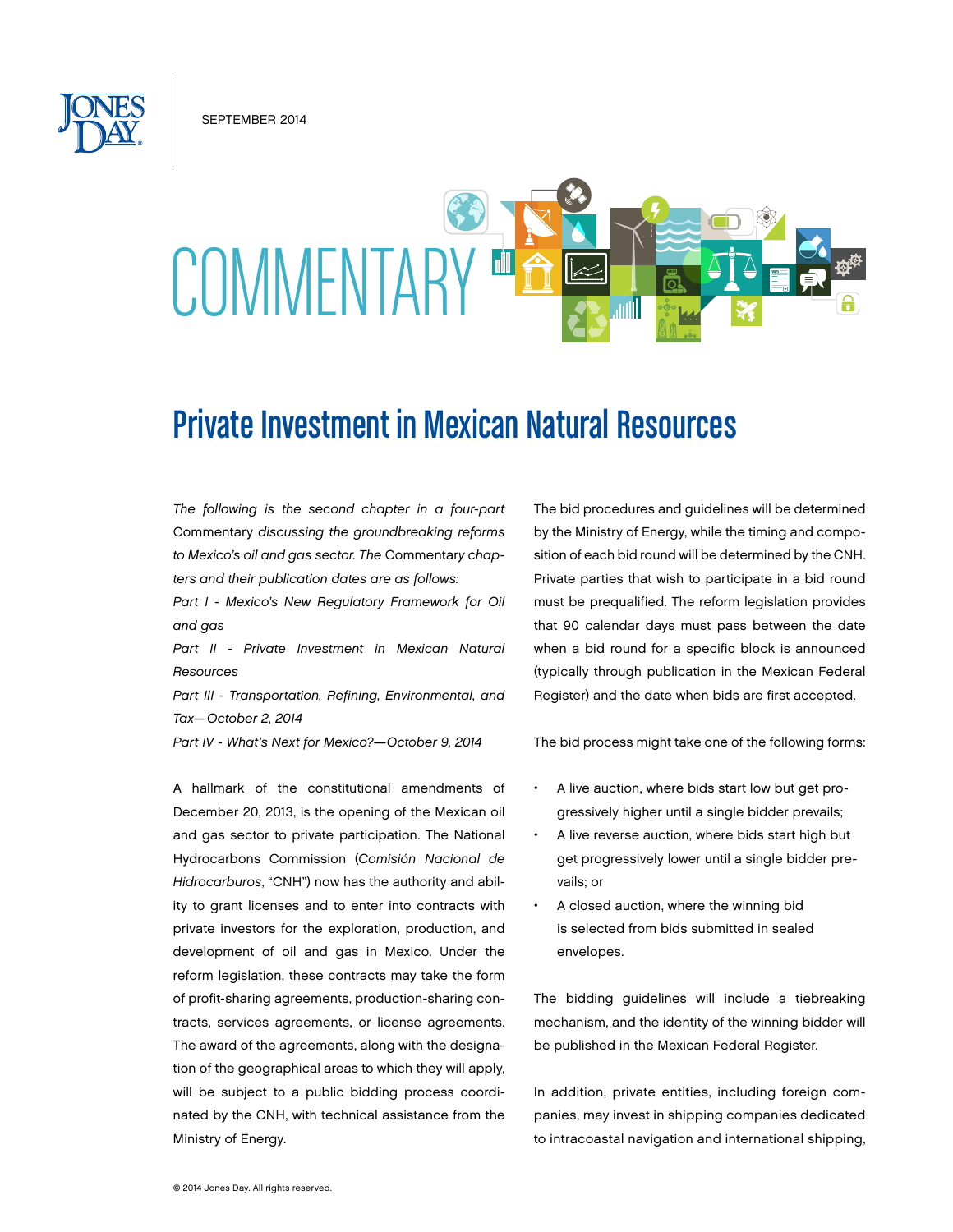as long as their activities support hydrocarbon exploration and extraction.

Foreign investment will also be permitted in the marketing and sale of gasoline; the distribution of liquefied petroleum gas; the supply of fuels and lubricants for vehicles, aircraft, and trains; the construction of pipelines for the transportation of crude oil and its byproducts; and domestic groundtransportation activities for the oil and gas industry.

# Royalties and Government Compensation

The compensation payable to the Mexican government under each contract will be determined on a case-by-case basis and will be set forth in the bid rules applicable to that contract, but the general rules for the allocation of profits and revenue between the private investor and the Mexican government are as follows:

#### License Agreements in Favor of the Mexican Government

- A signing bonus (to be determined in the bid rules applicable to the contract);
- A contractual fee during the exploratory phase ("CFEP") (discussed below);
- A royalty; and
- Additional compensation based on the "contract value" of the hydrocarbons produced.<sup>1</sup>

#### License Agreements in Favor of the Private Party

Title to all oil, gas, and other hydrocarbons once they have been extracted.

#### Profit-Sharing Agreements in Favor of the Mexican Government

- A CFEP:
- A royalty; and
- Compensation determined by the application of a percentage to operating profits.

#### Profit-Sharing Agreements in Favor of the Private Party

- Cost recovery (limited); and
- Operating profits remaining after compensation to the Mexican government has been paid.

#### Production-Sharing Agreements<sup>2</sup> in Favor of the Mexican Government

- A CFEP;
- A royalty; and
- Compensation determined by the application of a percentage to operating profits.

#### Production-Sharing Agreements in Favor of the Private Party

- Cost recovery (limited); and
- Operating profits remaining after compensation to the Mexican government has been paid.

As defined by the secondary legislation, the CFEP is an acreage fee that will be payable to the government for all acreage in the contract area that is not then in production. During the first 60 months of the contract's term, the CFEP will be charged at the rate of Mex\$1,150 per square kilometer. For the remainder of the contract term, the CFEP will be charged at the rate of Mex\$2,750 per square kilometer.

Under the secondary legislation, the royalty payable to the government will vary according to the type of oil or gas found in the contract area, and will be calculated as follows:

#### For Oil

- When the "contract value"  $3$  of oil is less than US\$48 per barrel: 7.5%;
- When the "contract value" of oil is equal to or greater than US\$48 per barrel: 0.125 x ["contract value" of oil + 1.5]%

#### For Natural Gas

- For associated natural gas: "contract value" of natural gas/100;
- For nonassociated natural gas: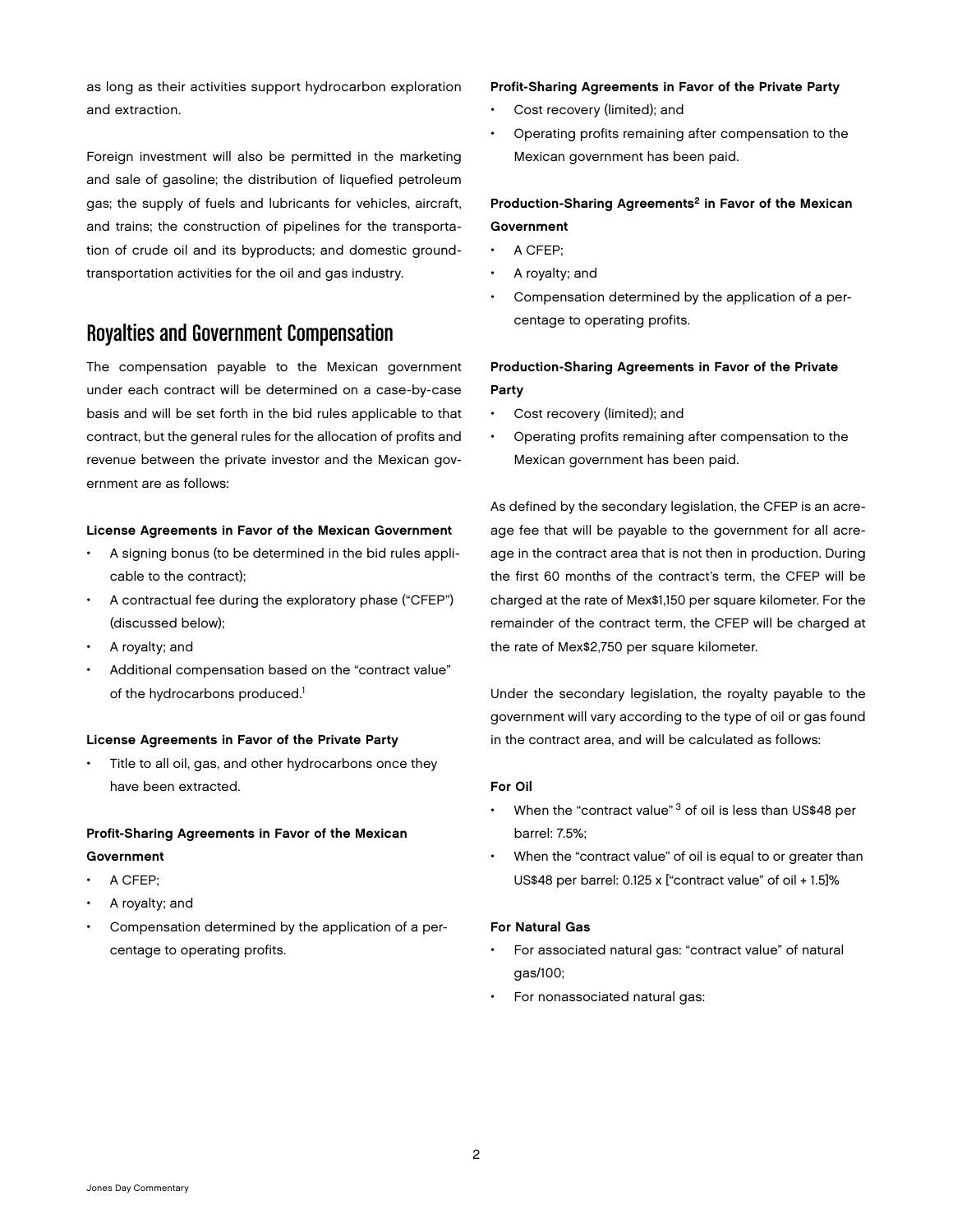- When the "contract value" of natural gas is less than US\$50 per MMBTu: 0%;
- When the "contract value" of natural gas is greater than US\$5.00 per MMBTu but less than US\$5.50 per MMBTu: [((("contract value" of natural gas – 5) x 60.5) / "contract value" of natural gas)]%
- When the "contract value" of natural gas is greater than or equal to US\$5.50 per MMBTu: "contract value" of natural gas) / 100;

#### For Natural Gas Liquids

- When the "contract value" of natural gas liquids is less than US\$60 per barrel: 5%;
- When the "contract value" of natural gas liquids is greater than or equal to US\$60 per barrel: [(0.125 x Contractual Price of Condensed Hydrocarbons) – 2.5]%

## Land Use and Legal Easements

The Hydrocarbons Law introduces for the first time in Mexico a mechanism for a private entity to obtain a "legal easement for hydrocarbons" (*servidumbre legal de hidrocarburos*), which is essentially a right of way for oil and gas infrastructure, for the transportation, handling, placement, or storage of materials and machinery required for the construction, installation, and maintenance of that infrastructure, and for exploration and production projects.

The underlying principle of the easement is that landowners and companies holding the right to develop oil and gas resources should first attempt to negotiate the terms (including compensation) of any necessary easements or rights of way. If the landowner and the company are unable to reach an agreement, then the company may: (i) seek a legal easement for hydrocarbons from the relevant district judge; or (ii) apply for mediation by the Institute of Administration and Appraisal of National Goods (*Instituto de Administración y Avalúos de Bienes Nacionales*, "INDAABIN").

As part of the mediation process, the INDAABIN will ask two experts to perform an appraisal of the value of the right-ofway and the affected property. If the difference between the two experts' findings is less than 15 percent, then the compensation to the landowner will be the simple average of the two appraisals. If the difference between the appraisals is 15 percent or more, then a third expert shall be engaged, and the compensation payable to the landowner will be the average of the three. If either or both parties do not accept the compensation proposed by the INDAABIN, the dispute may be submitted to the Ministry of Energy to begin the process for judicial expropriation of the property.

The Law of Hydrocarbons provides that the compensation payable to landowners for the use of the surface should cover:

- Payment for actual impairment of the land or to the development of goods from that land, as well as liquidated damages;
- Rent for the occupation and use of the land; and
- Onshore exploration and production projects will be required to pay a percentage of profits to the landowners, ranging from 0.5 percent to 2 percent for oil and other hydrocarbons and from 0.5 perecnt to 3 percent for nonassociated natural gas.

Compensation may be paid to the landowner in the form of development projects that benefit the affected community (e.g., roads, schools, hospitals, etc.), through any other compensation that is not prohibited by Mexican law, or through a combination of the two.

Mining companies will also be affected by the new oil and gas regime in Mexico, which now gives preference to the exploration and production of hydrocarbons over any other activity. Mining companies will be entitled to the same compensation as any landowner, as described above, but may also receive a 0.5 percent to 3 percent profit share of nonassociated natural gas or a 0.5 percent to 2 percent profit share of all other hydrocarbons.